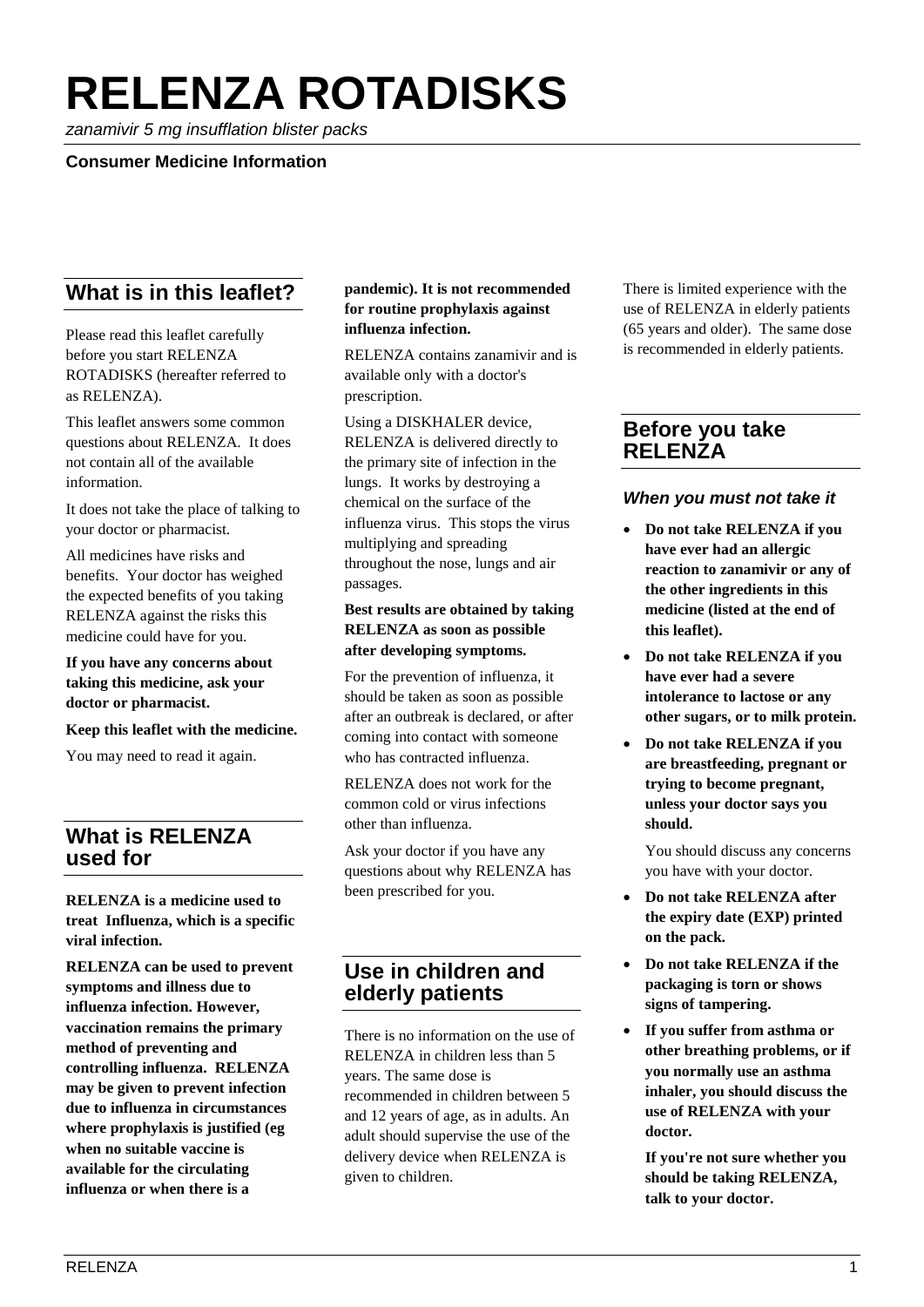**There is a risk that RELENZA could cause increased difficulty with breathing, especially if you have asthma or other breathing problems. If you have asthma or breathing problems such as wheezing or shortness of breath which get worse while taking RELENZA you should stop taking it and contact your physician. If you have asthma or breathing problems and take RELENZA you should have a fast-acting bronchodilator available. If you are to take inhaled bronchodilators at the same time as RELENZA you should use the bronchodilator before taking RELENZA.**

• **Tell your doctor if you are allergic to any foods or medicines or if you are taking any other medicines.**

Some medicines may affect the way others work. RELENZA is unlikely to be affected by other drugs taken for influenza (for example, paracetamol or cough medicine).

People with influenza, particularly children and adolescents, may be at an increased risk of seizures, confusion, or abnormal behaviour early in their illness. These events may occur after beginning RELENZA or may occur when influenza is not treated. These events are uncommon but may result in accidental injury to the patient. Therefore, patients should be observed for signs of unusual behaviour and contact your doctor immediately if the patient shows any signs of unusual behaviour.

# **How to take RELENZA**

The Pharmacist's label on the pack will tell you how to take your RELENZA. If there is something you do not understand, ask your doctor or pharmacist.

**To treat influenza, you should start taking RELENZA as soon as** 

#### **possible but no later than fortyeight hours after developing symptoms to get the best effect.**

Note: other inhaled drugs e.g. inhaled asthma medication which is due to be taken at approximately the same time as RELENZA should be taken before taking RELENZA.

If you have a reliever inhaler to use for asthma or other breathing problems make sure the inhaler is available, as very rarely you may need to use it after using RELENZA.

## *How much to take*

RELENZA comes as a fine powder. This powder is in small pockets (known as blisters) in a round foil sheet, known as a Disk. The medicine in your RELENZA Disk is taken by breathing it in through your mouth using only the RELENZA DISKHALER. Follow the instruction sheet that is in the box containing your DISKHALER.

For the treatment of influenza, you should breathe in the contents of two blisters, twice a day (usually morning and evening), for five days.

For the prevention of influenza, breathe in the contents of two blisters once a day only.

Do not miss any doses.

**Note: other inhaled drugs e.g. inhaled asthma medication which is due to be taken at approximately the same time as RELENZA should be taken before taking RELENZA.**

**If you have a reliever inhaler to use for asthma or other breathing problems make sure the inhaler is available, as very rarely you may need to use it after using RELENZA.**

## *If you forget to take a dose*

**Take it as soon as you remember, then go back to taking it as you would normally. If it is almost time for your next dose, skip the dose you missed and take your next dose when you are meant to.**

**Do not take a double dose to make up for the dose that you missed.**

## *If you take too much (overdose)*

**Immediately telephone your doctor or Poisons Information Centre (telephone 131126) for advice, if you think you or anyone else may have taken too much RELENZA, even if there are no signs of discomfort or poisoning.**

**If you are not sure what to do, contact your doctor or pharmacist.**

# **While you are taking RELENZA**

# *Things you must do*

**If you are about to be started on any other medication, tell your doctor or pharmacist that you are taking RELENZA.**

## *Things you must not do*

**Do not stop taking RELENZA, or change the dose, without first checking with your doctor.**

**Do not give this medicine to anyone else, even if their symptoms seem similar to yours.**

**Do not use RELENZA to treat any other complaints.**

# *Things to be careful of*

Be careful driving or operating machinery until you know how RELENZA affects you.

# **Side-Effects**

**Check with your doctor as soon as possible if you have any problems while taking RELENZA, even if you do not think the problem is related to the medicine.**

Most people taking RELENZA find that it causes no problems.